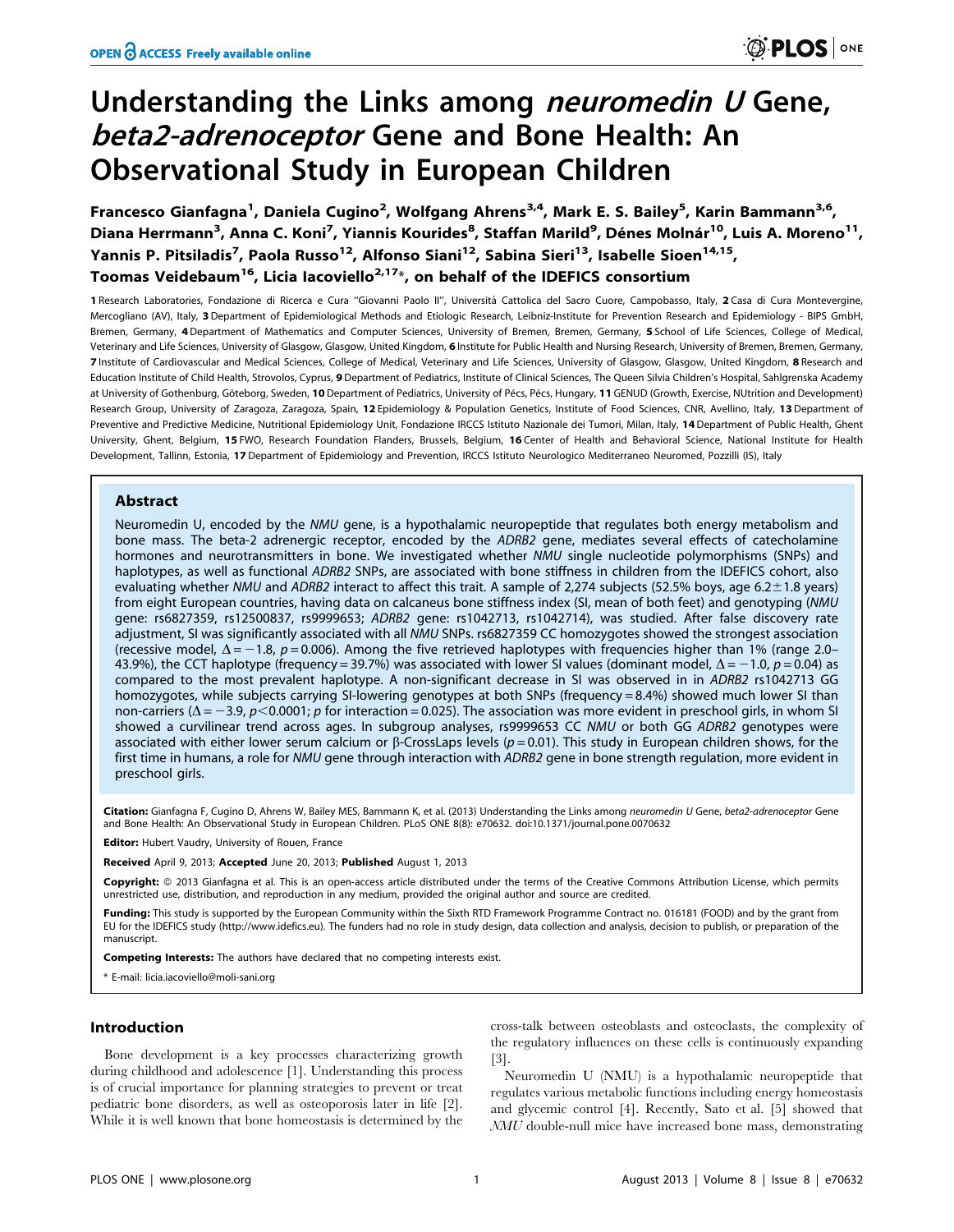also an interactive effect between single allele deletions of NMU and beta-2-adrenergic receptor (ADRB2). Thus, NMU is involved also in bone formation, acting as a central mediator of the effect of leptin, lead by sympathetic nervous system (SNS), on osteoblast ADRB2, which regulates cell proliferation [6,7]. No candidate gene studies have been published on humans focusing on NMU and bone health. Moreover, the polymorphisms most significantly associated with bone health reported by genome-wide association studies (GWAS) are located in DNA regions being far from NMU [8]. However, GWAS mainly focus on SNPs with large effect and did not investigate all polymorphisms in all genetic models, as well as did not consider interactions among SNPs [9].

To provide more in depth knowledge on bone health in young children, this study investigated a large sample of European children of the IDEFICS study [10]. The project aimed at identifying and preventing dietary- and lifestyle-related disorders in children and infants, mainly focusing on overweight and obesity as well as on bone health disorders, also in conjunction with overweight [11], as it shares part of its risk factor profile. In the present study we investigated the association between bone stiffness and two candidate genes, NMU and ADRB2, focusing on gene-gene interactions. Moreover, we investigated whether, in subjects carrying risk alleles, a bone loss is more evident at specific ages during childhood and whether the loss interests bone mass or microarchitecture.

## Methods

#### Ethics Statement

The study was conducted according to the standards of the Declaration of Helsinki. All applicable institutional and governmental regulations pertaining to the ethical use of human volunteers were followed during this research. Approval by the appropriate ethical committees was obtained by each of the eight centers engaged in the fieldwork (Belgium: Ethics Committee, University Hospital, Gent; Cyprus: Cyprus National Bioethics Committee; Estonia: Tallinn Medical Research Ethics Committee; Germany: Ethics Committee, University of Bremen; Hungary: Egészségügyi Tudományos Tanács, Pécs; Italy: Comitato Etico, ASL Avellino; Spain: Comité Ético de Investigación, Clínica de Aragón - CEICA; Sweden: Regional Ethics Review Board, University of Gothenburg). Both the children and their parents gave their oral (children) and written (parents) informed consent for examinations, collection of samples, subsequent analysis and storage of personal data and collected samples.

## Study Population

IDEFICS is a large European multi-center study on childhood obesity [10,12]. A cohort of 16,224 children aged 2–9 years has been recruited in a population-based survey between September 2007 and May 2008 (T0), in eight European countries (Belgium, Cyprus, Estonia, Germany, Hungary, Italy, Spain and Sweden) using standardized procedures. A community-oriented intervention program for primary prevention of obesity was implemented [13]. Children were allocated to either control or intervention group and were followed up for two years (T1, 2009–2010).

DNA was extracted from a subgroup of 4,678 samples randomly selected from the total study population, stratified by country [14,15]. All children with complete data on age, sex, parental questionnaire, height, weight, hip and waist circumferences, birthplace and language spoken at home as well as with provided saliva samples were included in the present analysis. Although no formal enquiry about ethnicity was made, two questions in the parental questionnaire provided information about ethnicity. ''Place of birth of both parents'' and ''language habitually spoken at home'' were used to select only children of European descent. DNA was successfully extracted in all cases, however, after the exclusion of samples with improbable DNA yields or not correctly genotyped, 4,641 children had at least one SNP successfully genotyped in the  $NMU$  (n = 4529) or  $ADRB2$ (n = 4566) gene. During the IDEFICS baseline survey, calcaneal quantitative ultrasound sonometry (QUS) measurements were performed in 7,447 children. The present analysis refers to the 2,267 children with genotypes and QUS data available at T0. QUS measurements were performed also two years later, during the follow-up, in 1,792 genotyped children.

## Calcaneal Bone Stiffness

Calcaneal QUS measurements were performed using Lunar Achilles Insight (GE Healthcare, Milwaukee, WI, USA) [16]. In previous studies conducted on children, coefficient of variation was 1.9–3.5% [17–19]. Good values of short- and long-term interunit precision were reported in a prospective multicenter study [20,21]. Calibration of the QUS devices has been performed daily during the entire study period. Measurements were made according to the standard procedure provided by the manufacturer. The real time image of the calcaneus and the ROI parameter ensures that the measurement is accurate and alerts the examiner to perform the measure again when a child moved too much. An adapter was used for children's feet in order to get the proper position of the calcaneus.

The device estimates calcaneal bone stiffness index (SI), calculated from broadband ultrasound attenuation (BUA) and speed of sound (SOS):  $SI = (0.67 \times BUA)+(0.28 \times SOS) - 420$ . Precision ranged from 1.0 to 3.8% (CV) for BUA and from 0.19 to 0.30% (CV) for SOS [22]. The intermediate values BUA and SOS to calculate SI were retained and registered in the database only in few centers and are available only for 878 children (T1). Both feet were measured once (100% of measures) and the mean SI of both feet was calculated and used in the statistical analyses, as well as for BUA and SOS when available.

#### Anthropometric Measures

The measurement of weight was carried out using an electronic scale (Tanita BC 420 SMA, Tanita Europe GmbH, Sindelfingen, Germany) to the nearest 0.1 kg with children wearing indoor clothes, without shoes. Height was measured using a telescopic height-measuring instrument (Seca 225 stadiometer, Birmingham, UK) to the nearest 0.1 cm. The body mass index (BMI) was calculated as weight (in kg) divided by height squared (in m).

## Genotyping

Tagging SNPs of NMU gene were selected from the release 2.0 Phase II data of the HapMap Project (http://hapmap.ncbi.nlm. nih.gov/) using the Tagger program of Haploview software (v4.1) [23]. Selection criteria included  $r^2 \le 0.8$  and a minor allele frequency (MAF)  $\geq 0.05$  in Caucasians. *NMU* gene spans 56,156,162-56,197,222 bp (NCBI.36) on chromosome region 4q12. We selected a region that includes the third block (56,187,256-56,193,006) containing eight SNPs. Of these, three tag SNPs (rs6827359, rs12500837, rs9999653) located in intronic regions were genotyped. Two missense coding SNPs in ADRB2 gene, rs1042713 (Arg16Gly) and rs1042714 (Gln27Glu), were selected according to previous literature on obesity risk [24,25].

Saliva samples collected (Oragene DNA Self-Collection Kit, OG-300/OG-250; DNA Genotek Inc., Kanata, Ontario, Canada) from participating children were shipped to the central laboratory at the University of Glasgow for DNA extraction [14].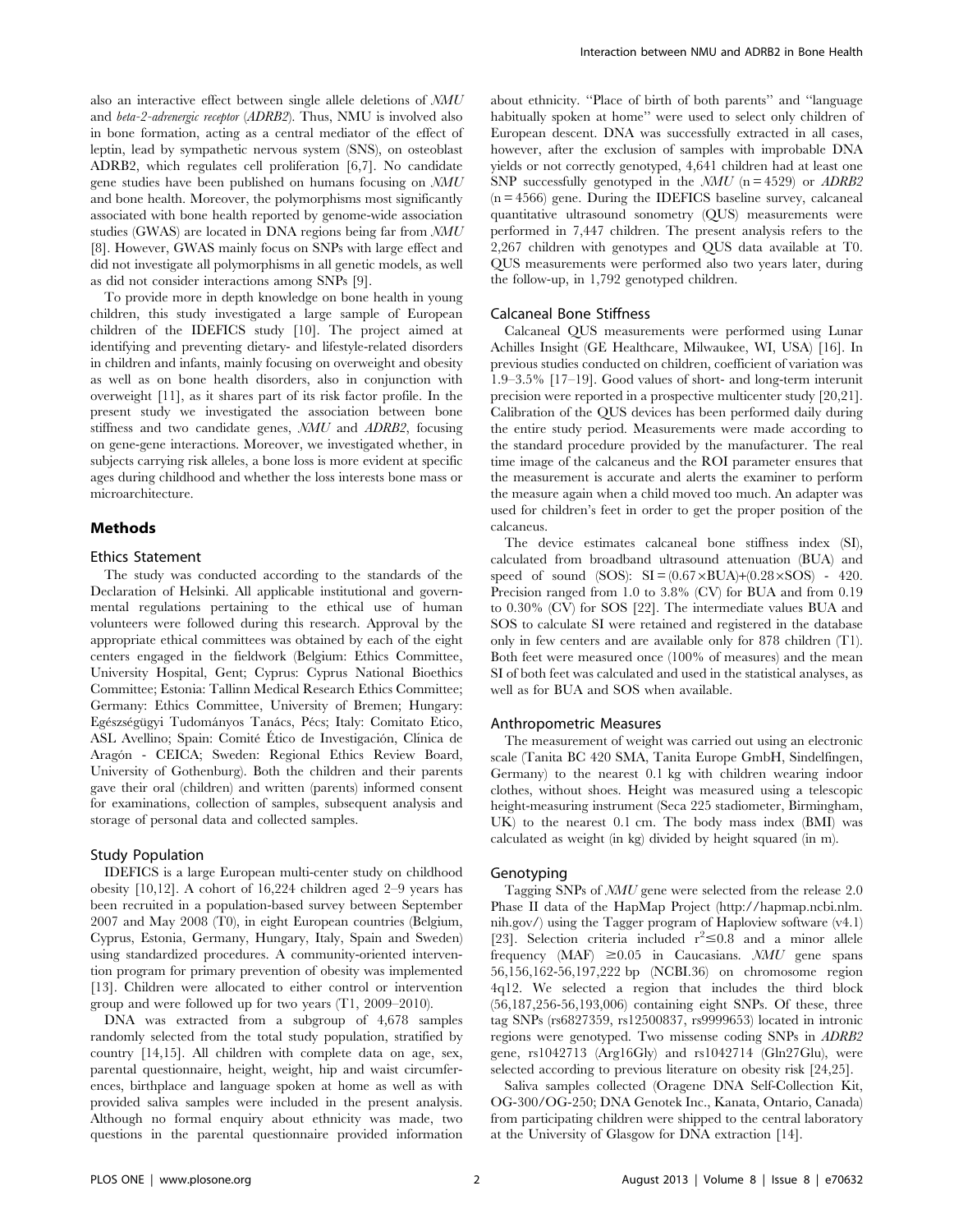Variants of NMU gene were genotyped at Fondazione ''Giovanni Paolo II'' by a multiplexed end-point assay that detects variants of a single nucleic acid sequence. The allelic discrimination was performed by 7500 Fast Real-Time System (Applied Biosystems) using 96-well reaction plate with standard reagents and standard protocols. Result analysis was made by SDS v1.4 software (Applied Biosystems). Variants of ADRB2 gene were genotyped at the University of Glasgow using Taqman assays (Applied Biosystems, Warrington, UK). Genotype calls were made by the analysis software (StepOne v2.1; Applied Biosystems). The genotyping success rate of the five variants examined was on average 97.6%. A random 5% repeated selection of samples for each SNP was genotyped again with 100% concordance.

### Blood Measures

Children participating in the IDEFICS survey were asked to participate, on voluntary basis, in blood drawing. Serum/plasma samples were stored at  $-80^{\circ}$ C [26]. Serum calcium was determined by a standard photometric test (o-Cresolphtalein) with a Roche Cobas Integra 800 (Roche, Mannheim, Germany). Serum cross-linked collagen N-telopeptides (β-CrossLaps) and vitamin D (25(OH)D) were measured with an electrochemiluminescence immunoassay using a Roche Modular E170 analyzer (Roche). Serum leptin was determined by radioimmunoassay (Mediagnost GmbH, Reutlingen, Germany) [27].

#### Statistical Analysis

The distribution of each polymorphism was assessed for deviation from Hardy-Weinberg equilibrium with chi-square test. General linear model analysis was applied to test the associations between SI and gene variants with SAS software (v9.2 for Windows, Cary, NC: SAS Institute Inc. 2002–2008) adjusting for age, sex, country and, only for T1 measurements, intervention (control vs intervention region). For each SNP, codominant, dominant and recessive models were tested. To select the best genetic model, we choose the genotype showing the most significant results after correction for multiple comparisons using false discovery rate  $(FDR)$  assessment. The resulting nine  $p$  values were imported in SAS and tested using PROC MULTTEST (INPVALUES option), which converts them in FDR adjusted values, to allow the use of standard significance cut off  $(p<0.05)$ . The Haplo.stats package (v1.4.4; http://cran.r-project.org/web/ packages/haplo.stats/index.html) was used to estimate the NMU haplotype frequencies (haplo.em function) and to verify the associations between haplotype and phenotype (haplo.glm function). The most prevalent haplotype was chosen as reference. Only the haplotypes with frequencies greater than 1% were taken into consideration for association analyses. Age, sex, country (T0) and intervention (T1 analysis) were considered as covariates. Codominant model was tested as main model, then dominant and recessive models were also tested. To investigate if an association between genotypes and SI is driven by bone mineral density rather than by trabecular structure, supplementary analyses on BUA and SOS parameters were performed in the subgroup of children with available data on these parameters.

To verify the gene-gene interaction, an interaction analysis was performed, testing the model with the two SNPs and their interaction term in the general linear model analysis. Differences in SI values were then verified between carriers and non-carriers of the most associated genotypes of both NMU and ADRB2 genes.

To investigate the effect of age, sex and bone related biomarkers, further analyses were performed. The association between genotypes and SI were verified at different ages (preschool and primary school children, less than or higher

than/equal to 6 years) [11] in both genders. Sex-specific SI trend during the growth was analyzed for each genotype. A locally weighted regression (LOESS) was used to test the assumption of a linear vs. nonlinear relationship between SI and age. SI of each child at T0 were plotted in a graph (PROC SGPLOT with LOESS statement in SAS) using a scatterplot smoothing method which automatically determines the optimal smoothing parameter [28,29]. Adjustment for BMI or weight was performed using SI residuals obtained after regression with BMI or weight as covariates.

To give more insights in biological mechanisms, gene-environmental interactions were tested using some bone related variables as calcium  $(n = 605)$ , 25-hydroxy vitamin D  $(n = 590)$ , leptin  $(n = 252)$  and beta-crosslaps  $(n = 592)$  levels in serum.

## Results

## Population Characteristics

Characteristics of the study population ( $N = 2,267$ , boys 52.4%) are listed in table 1. All genotype groups were in Hardy-Weinberg equilibrium and minor allele frequencies (MAF) resulted similar to values reported in HapMap database for Caucasians (Table 2). Five haplotypes were inferred with frequencies higher than 1% (range 2.2%–43.3%; Table 3).

### Associations between NMU and SI

Using FDR correction, four models resulted significantly associated with SI among nine tested  $(p= 0.05;$  Table 4) at T0. SI values were 1.5–2.5 points lower in homozygotes for the variant allele C of both rs6827359 (raw  $p = 0.006$ ) and rs12500837 (raw  $p= 0.023$ , as well as in homozygotes for major allele C of rs9999653 (both dominant and codominant model, raw  $p = 0.014$ and 0.020, respectively), compared to carriers of the opposite allele. The use of further covariates such as BMI or weight, plausibly related to both genotypes and SI, did not change the results. The phenotype variance explained by rs6827359 CC was 0.30%, while age plus sex explained 0.12% of variance.

The most prevalent haplotype was TTC (Table 3), then it was used as referent haplotype. Subjects carrying the CCT haplotype (containing the unfavorable allele C of both rs6827359 and rs12500837) had lower SI than those carrying the most prevalent one. This result obtained using standard additive model analysis was statistically significant ( $p = 0.04$ , decreased value of 1 point for each haplotype copy). Dominant and recessive models were also tested, without significant results. Homozygotes for the haplotype containing only one unfavorable allele in rs6827359 (CTT/CTT) also showed lower SI values  $(-2.2, p= 0.055, homozygosis)$ prevalence 6.2%; Table 4).

Data on QUS measurements at T1 did not reach the statistical power needed to confirm the data, although SI values were concordantly decreased in all three unfavorable genotypes (data not shown).

# NMU-ADRB2 Interaction

Significant association between ADRB2 genotypes and SI were not found. However, gene-gene interaction analysis considering both genotypes and their mathematical product revealed a statistically significant effect also for their interaction term  $(p= 0.025;$  table 4). Carriers of both the unfavorable genotypes  $(rs6827359 CC of *MMU* and rs1042713 GG of *ADRB2*, n = 186)$ were then compared with non-carriers, showing a larger difference in SI than single rs6827359 (-3.9, n = 1928,  $p$ <0.0001). The presence of both variants explained 0.64% of the phenotype variance. No significant effect was observed for SI values at T1.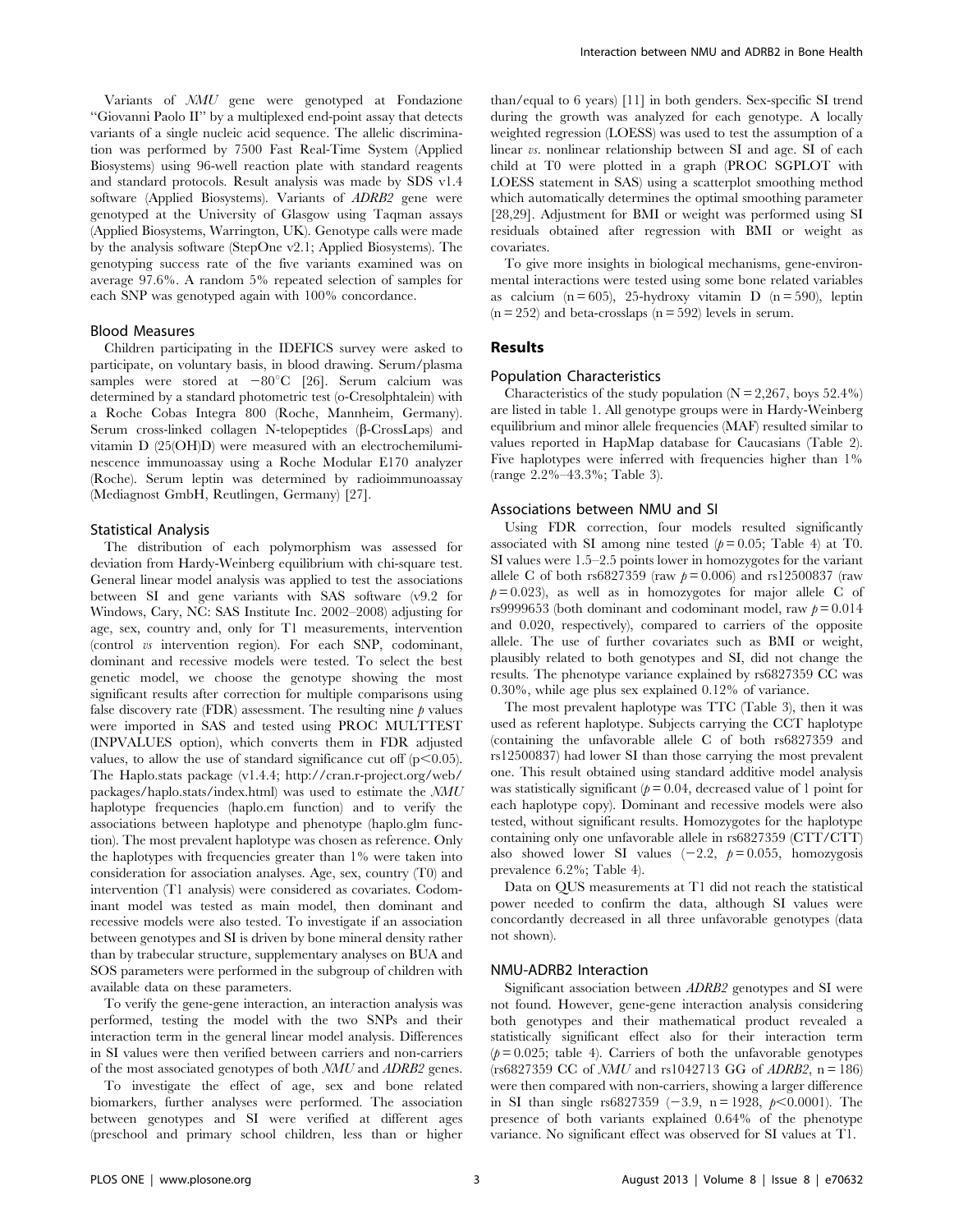#### Table 1. Population characteristics.

| <b>Variables</b>                                                            | T <sub>0</sub>                        |           | T <sub>1</sub> |           |                  |           |  |  |  |
|-----------------------------------------------------------------------------|---------------------------------------|-----------|----------------|-----------|------------------|-----------|--|--|--|
|                                                                             | $\left( \text{boys} = 52.4\% \right)$ |           |                |           | $(boys = 52.3%)$ |           |  |  |  |
|                                                                             | Ν                                     | Mean      | SD             | N         | Mean             | SD        |  |  |  |
| Age [years]                                                                 | 2267                                  | 6.2       | 1.8            | 1792      | 8.3              | 1.8       |  |  |  |
| Body Mass Index [kg/m <sup>2</sup> ]                                        | 2267                                  | 16.3      | 2.2            | 1792      | 16.5             | 2.5       |  |  |  |
| Weight [Kg]                                                                 | 2267                                  | 23.3      | 6.8            | 1792      | 24.0             | 7.2       |  |  |  |
| Height [cm]                                                                 | 2267                                  | 118.5     | 13.0           | 1792      | 119.2            | 12.8      |  |  |  |
| Stiffness index (mean of both feet)                                         | 2267                                  | 79.6      | 13.5           | 1792      | 82.9             | 13.5      |  |  |  |
| Broadband ultrasound attenuation (BUA)<br>(mean of both feet) [dB/MHz] (T1) | <b>NA</b>                             | <b>NA</b> | <b>NA</b>      | 865       | 88.2             | 16.7      |  |  |  |
| Speed of sound (SOS) (mean of both feet) [m/sec] (T1)                       | <b>NA</b>                             | <b>NA</b> | <b>NA</b>      | 865       | 1591.5           | 41.5      |  |  |  |
| Calcium (serum) [mmol/l]                                                    | 605                                   | 2.51      | 0.10           | <b>NA</b> | <b>NA</b>        | <b>NA</b> |  |  |  |
| 25-hydroxy vitamin D (serum) [ng/ml]                                        | 590                                   | 18.26     | 6.80           | <b>NA</b> | <b>NA</b>        | <b>NA</b> |  |  |  |
| Leptin (serum) [ng/ml]                                                      | 252                                   | 5.10      | 5.35           | <b>NA</b> | <b>NA</b>        | <b>NA</b> |  |  |  |
| Beta-crosslaps (serum) [ng/ml]                                              | 592                                   | 1.18      | 0.27           | <b>NA</b> | <b>NA</b>        | <b>NA</b> |  |  |  |

NA = Not Available.

doi:10.1371/journal.pone.0070632.t001

## Sex-specific SI Trends during Growth

The interaction effect of categorical age  $(<$ 6 or  $\geq$ 6 years) and sex on SI was nominally significant  $(p= 0.05)$ . Therefore, the SI differences between double opposite homozygotes in rs6827359 and rs1042713 polymorphisms were also tested in subgroups of children stratified for age and/or sex. The differences remained significant in both age classes and in both sexes. However, a further stratified analysis combining sex per age subgroups showed a large effect for younger girls  $(-7.4)$  points for double risk homozygotes,  $p = 0.005$ , p for interaction = 0.11), which was statistically significant yet after FDR adjustment  $(p= 0.021$ , using  $p$  values from the 4 subgroups of age class per sex), despite the decreased sample size (Table 5). The use of BMI or weight as covariates did not change the results.

SI trends during age among carriers and non-carriers of double homozygosis conditions in the subgroups of girls and boys is depicted in Figure 1. Despite the similar sample size, trends in subgroups of boys (panel A) appear to be parallel, while girls (panel B) carrying both risk genotypes showed a curvilinear trend, mainly at preschool age. The trend did not become linear after adjustment for BMI or weight.

## Bone Related Parameters

BUA and SOS were available in a limited subgroup of subjects collected at T1  $(n = 865)$ . As SI, SOS values were decreased in carriers of all three unfavorable NMU genotypes, although nonsignificantly. Moreover, a synergistic effect of NMU and ADRB2 genotypes was observed  $(p \text{ for interaction} = 0.01)$ , with carriers of double unfavorable variants having a large decrease in SOS values  $(-10.7, p= 0.021)$  in comparison with non-carriers. The difference resulted larger in children younger than 6 years  $(-26.3, p = 0.008;$ p for interaction = 0.017,  $n = 202$ ). No significant effect was observed for BUA values.

In a subsample ranging from 252 to 605 subjects where biomarkers were measured, homozygosity for the C allele of NMU rs9999653 was inversely associated with serum calcium levels, while GG genotypes of both *ADRB2* polymorphisms were associated with lower levels of  $\beta$ -Crosslaps ( $p = 0.01$  for all). However, none of these parameters was associated with SI in this subsample (data not shown).

### **Discussion**

This is the first population study investigating the association between NMU gene and bone health and its interaction with a gene in the linked sympathetic nervous pathway involved in bone

Table 2. Allele frequencies and Hardy-Weinberg Equilibrium of NMU and ADRB2 gene polymorphisms (N = 2,267).

|                   | <b>SNP</b> | Major:minor | Homozygous<br>major allele | Heterozygous | Homozygous<br>minor allele | $\rho$ HWE | <b>MAF</b> | <b>CEU</b> |
|-------------------|------------|-------------|----------------------------|--------------|----------------------------|------------|------------|------------|
| <b>NMU</b>        | rs6827359  | T:C         | 26.9%                      | 48.8%        | 24.3%                      | 0.11       | 0.49       | 0.40       |
| <b>NMU</b>        | rs12500837 | T:C         | 57.3%                      | 36.7%        | 6.0%                       | 0.91       | 0.24       | 0.21       |
| <b>NMU</b>        | rs9999653  | C: T        | 21.5%                      | 49.1%        | 29.4%                      | 0.42       | 0.54       | 0.49       |
| ADRB <sub>2</sub> | rs1042713  | G:A         | 37.0%                      | 47.6%        | 15.4%                      | 0.90       | 0.39       | 0.32       |
| ADRB <sub>2</sub> | rs1042714  | C:G         | 37.5%                      | 47.2%        | 15.3%                      | 0.62       | 0.39       | 0.46       |

CEU:CEPH (Utah Residents with Northern and Western European Ancestry) from International Hapmap Project. doi:10.1371/journal.pone.0070632.t002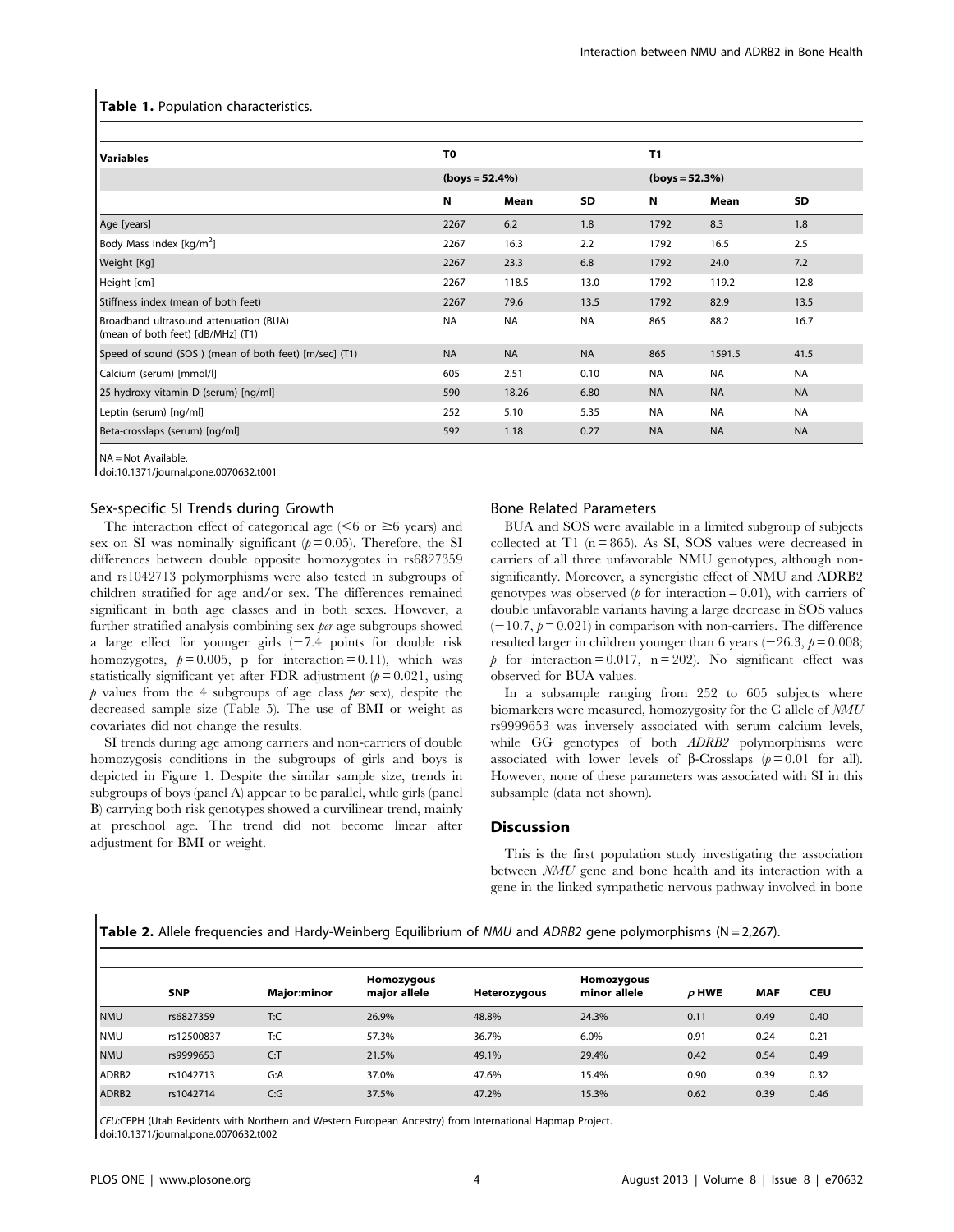**Table 3.** Haplotypes and haplotype frequency of the 3<sup>rd</sup> NMU block  $(N = 2,267)$ .

| Haplotype | Haplotype<br>frequency <sup>a</sup> |           |              |
|-----------|-------------------------------------|-----------|--------------|
| rs6827359 | rs12500837                          | rs9999653 | <b>Total</b> |
|           |                                     | r         | 43.3%        |
|           |                                     |           | 24.4%        |
|           | r                                   |           | 21.9%        |
|           |                                     |           | 8.2%         |
|           |                                     |           | 2.2%         |

<sup>a</sup>Rare haplotypes with frequency lower than 1% were not considered (CTC, TCC and TCT, accounting for 0.05%).

doi:10.1371/journal.pone.0070632.t003

health regulation. Genetic variants of NMU gene are associated with SI in European children of IDEFICS population, with allele C of SNP rs6827359 showing the most significant decrease in SI. Haplotype analysis confirmed the involvement of NMU gene and, in particular, of SNP rs6827359, in bone health. Furthermore, there was a significant interaction between NMU and ADRB2 gene, with double risk homozygous children showing a decrease of 3.9 point in SI with respect to double opposite homozygotes. The effect appeared to be more evident in younger girls, in whom a curvilinear SI trend during growth was observed. Subgroup analyses showed that the effect on SI was mainly driven by the effect on its component SOS and that the genotype-SI association was not mediated by bone related biomarkers.

NMU is a hypothalamic neuropeptide, involved in the regulation of various metabolic functions [4]. Recently, NMU was suggested to be involved also in bone health determination [5]. One of the main systems regulating bone formation involves leptin that inhibits bone formation by binding to its receptors located in hypothalamus and thereby activating the SNS. This process requires the expression of ADRB2 in osteoblasts, which mediates several effects of catecholamine hormones and neurotransmitters in bone [30]. The inhibition of bone formation through a hypothalamic relay suggested that molecules affecting energy metabolism in the hypothalamus, such as NMU, could also modulate bone mass. Using transgenic mice, Sato et al. showed that NMU acts as a modulator of leptin-SNS-ADRB2 regulation of bone formation, through a central relay and via an unidentified pathway. NMU-deficient mice had high bone mass due to an increase in bone formation that was reversed by a natural agonist for the NMU receptor. Furthermore, transgenic mice null for one allele of both NMU and ADRB2 genes showed a more pronounced increase in bone mass, suggesting an interaction between NMU and ADRB2 [5–7]. We here demonstrated this phenomenon in children, showing that different SI values are associated with different  $NMU$  genotypes and with double homozygotes of both NMU and ADRB2 risk genotypes. Thus, observations from in vitro data and transgenic mouse models were confirmed in humans, that NMU is involved in bone health and interacts with ADRB2 signal.

QUS is a radiation free, portable, cost-effective tool, measuring properties of bone that contribute to mechanical bone strength by sending sound waves; the more complex the bone structure, the more sound waves will be absorbed [31]. Measuring SI with QUS has value in assessing associations in children. In fact, over the last decades, many studies used QUS to study bone strength in healthy children at the calcaneus [17–19,32,33] even in preschool children **Table 4.** Differences in bone stiffness index  $(\Delta S)$  between risk and non-risk genotype carriers at T0.

| Gene              | <b>SNP</b>                | Risk<br>genotype | Frequency $\Delta$ SI |        | $P^{\rm a}$               |
|-------------------|---------------------------|------------------|-----------------------|--------|---------------------------|
| <b>NMU</b>        | rs6827359 T/C             | <b>CC</b>        | 24.3%                 | $-1.8$ | 0.006 <sup>b</sup>        |
| <b>NMU</b>        | rs12500837 T/C            | $\mathcal{C}$    | 6.0%                  |        | $-260023^{b}$             |
| <b>NMU</b>        | rs9999653 C/T             | CC <sup>c</sup>  | 21.5%                 |        | $-1.5$ 0.014 <sup>b</sup> |
| <b>NMU</b>        | H3 <sup>d</sup>           | CCT/x            | 39.7%                 | $-1.0$ | 0.04                      |
| <b>NMU</b>        | H2 <sup>d</sup>           | CTT/CTT          | 6.2%                  | $-2.2$ | 0.055                     |
| ADRB <sub>2</sub> | rs1042713 G/A             | GG <sup>c</sup>  | 37.0%                 | $-0.9$ | 0.09                      |
| ADRB <sub>2</sub> | rs1042714 C/G             | GG               | 15.3%                 | $-0.6$ | 0.37                      |
| NMU*ADRB2         | rs6827359*rs1042713 CC+GG |                  | 8.4%                  | $-3.9$ | < 0.0001                  |

<sup>a</sup>Adjusted for age, sex and country.

**bModel selected according to the highest association after FDR correction** (PROC MULTTEST in SAS software).

c Homozygotes for wild-type (instead of variant) allele were shown to

concordantly retain the genotypes with lower values.

dCarriers of Haplotype TTC as reference.

doi:10.1371/journal.pone.0070632.t004

[12,34] and it was suggested to predict the risk of osteopenia or fragility fracture [33,35]. Calcaneus is the most popular site for QUS measurement since it consists for 90% of trabecular bone and has a high turnover rate and therefore will show bone metabolic changes first [1]. Moreover, using transaxial transmission, the QUS parameters are related to bone density and structure and not to cortical thickness, which is an advantage when examining children and adolescents, since cortical thickness varies a lot during growth [36]. Finally, the safe and portable nature of the method will allow designing feasible screening programs from school to school, then calcaneus SI could became a useful marker for public health interventions.

The SI is derived from the measured values BUA, which largely reflects bone mineral density, and SOS, which reflects elasticity and density due to trabecular connectivity [37]. Unfortunately, BUA and SOS were available only at T1 and only for a subgroup of children. Although the limited sample size, SOS showed a strong association with double homozygosity of risk alleles. This result suggests that NMU and ADRB2 are involved more in microarchitecture formation than in mineral content accrual, confirming the data from Sato et al. [5], showing a prevalent role for NMU in osteoblast proliferation rather than in their function. In fact, in NMU-null mice they observed higher osteoblast numbers in the presence of a normal mineral apposition rate.

Despite the decreased sample size of subgroup analyses of age and sex, in girls less than 6 years significant associations were found between genotypes and SI, concordantly with the overall sample. Analyzing trends across ages, in girls a curvilinear trend was observed for carriers of both risk genotypes, while in boys SI trends appeared to be linear and parallel. Since sample sizes of boys and girls are similar, the reason of non-linearity should be mainly attributed to the major dispersion of SI values observed in pre-school girls, which suggest the involvement of other factors at this age. Anyway, the stronger association observed in younger girls could be determined by the NMU-SNS pathway and this suggests to deeply investigating the sex-specific factors potentially involved at earlier ages. These observations could be of relevance, since bone peak at early ages has been associated with future osteoporosis [2,38]. A link between the hypothalamic neuropeptide NMU and gonadotropin secretion is known [39], which however takes places at later ages. Gender differences were also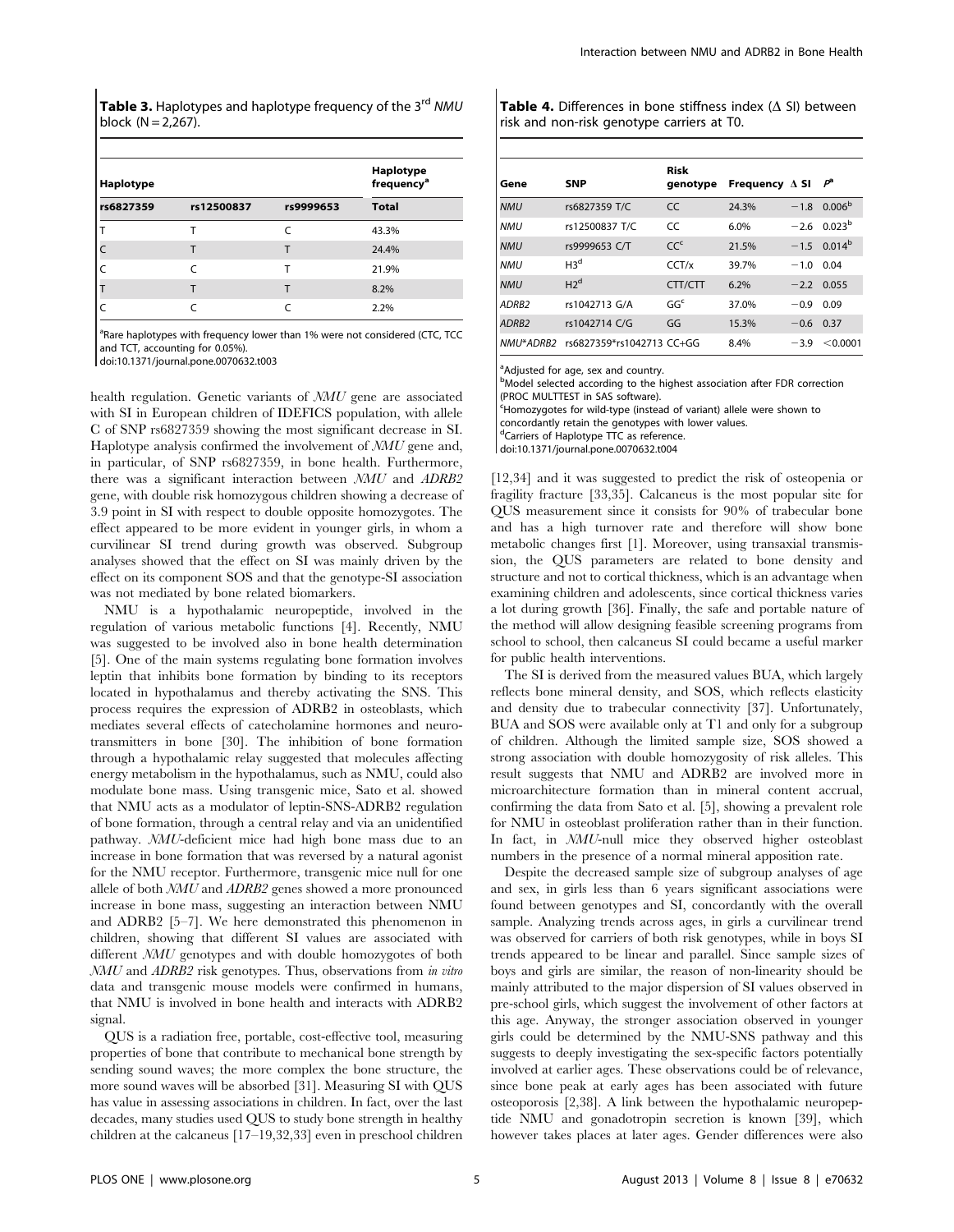Table 5. Bone stiffness index values in children with different combination of NMU rs6827359 and ADRB2 rs1042713 alleles.

| rs6827359* rs1042713 | Overall |      |       | <b>Boys</b> |             |           |                |       | Girls       |        |       |                |        |      |           |
|----------------------|---------|------|-------|-------------|-------------|-----------|----------------|-------|-------------|--------|-------|----------------|--------|------|-----------|
|                      |         |      |       |             | $<$ 6 years |           | $\geq 6$ years |       | $<$ 6 years |        |       | $\geq$ 6 years |        |      |           |
|                      | N       | Mean | SD    | N           | Mean        | <b>SD</b> | N              | Mean  | <b>SD</b>   | N      | Mean  | <b>SD</b>      | N      | Mean | <b>SD</b> |
| 00 (TT+AA)           | 1006    | 80.4 | 0.4   | 241         | 81.1        | 0.9       | 278            | 80.3  | 0.7         | 230    | 81.4  | 1.0            | 257    | 79.0 | 0.7       |
| 01 (TT+GG)           | 601     | 80.0 | 0.5   | 141         | 80.0        | 1.2       | 189            | 80.1  | 0.8         | 118    | 81.1  | 1.2            | 153    | 79.3 | 0.9       |
| 10 (CC+AA)           | 321     | 79.7 | 0.7   | 62          | 82.7        | 1.8       | 113            | 79.9  | 1.0         | 60     | 79.3  | 1.8            | 86     | 77.8 | 1.2       |
| 11 (CC+GG)           | 186     | 76.3 | 0.9   | 40          | 76.4        | 2.3       | 61             | 77.3  | 1.4         | 29     | 73.5  | 2.6            | 56     | 76.8 | 1.5       |
| P for interaction    | 0.025   |      | 0.120 |             |             | 0.262     |                | 0.105 |             |        | 0.583 |                |        |      |           |
| 00-01+10             | 1928    | 80.1 | 0.3   | 444         | 81.1        | 0.7       | 579            | 80.2  | 0.5         | 408    | 80.9  | 0.7            | 496    | 78.9 | 0.5       |
| 11 (CC+GG)           | 186     | 76.3 | 0.9   | 40          | 76.4        | 2.3       | 61             | 77.3  | 1.4         | 29     | 73.5  | 2.6            | 56     | 76.8 | 1.5       |
| 11 vs 10+01+00 Delta | $-3.9$  |      |       | $-4.7$      |             |           | $-2.9$         |       |             | $-7.4$ |       |                | $-2.1$ |      |           |
| $P$ value            | 0.0001  |      |       | 0.045       |             |           | 0.051          |       |             | 0.005  |       |                | 0.189  |      |           |

Stiffness index values are least square means computed in a glm analysis using the variable with the four genotypes as independent variable. P for interaction was computed for CC\*GG. P value for the association with double homozygotes for risk alleles were reported (heterozygotes were excluded). doi:10.1371/journal.pone.0070632.t005

reported in NMU-deficient mice [5], where the increase in bone formation was however more prominent in male than in female mice.

Finally, we investigated possible mechanisms underlying the association between NMU/ADRB2 gene and bone stiffness, by measuring biological markers related to bone metabolism in serum samples of a children subgroup. Some associations were found with calcium or  $\beta$ -CrossLaps levels, bone turnover markers, however they were present for SNPs less associated with SI. Furthermore, an association between SI and these biomarkers was not found, due to limited statistical power in the subgroup of genotyped subjects with biomarkers measured.

The study has some limitations.

Indeed, being the first study in humans suggesting an effect on NMU on bone health, it needs confirmation. The GWAS performed on bone health measured with different techniques did not reveal any effect for SNPs near NMU region. However, GWAS are focused on a relatively limited selection of polymorphisms which cannot be in linkage with all other known polymorphism and report only highly significant associations, as well as do not study neither all genetic model nor the interactive effects among genotypes [9]. Furthermore, heritability of QUS traits ranged from 0.42 to 0.57 [40], allowing further researches on polymorphisms with minor effects or on plausible gene-gene interactions.

The main strength of our study is a strong biological plausibility, since our results reproduce those observed in mice [5]. Moreover, it is performed on a large sample recruited in eight countries and it is focused on children, in which environmental exposure time is short and genetics should have more impact than expected.

In conclusion, our study in European children suggests an involvement of NMU-SNS pathway in bone stiffness, mainly in bone microarchitecture, more evident in preschool girls. The identification of genetic markers in the NMU pathway could be helpful in planning therapies for bone-loss disorders or metabolic diseases using novel NMU receptors inhibitors or NMU analogs [41], as well as in finding novel specific targets for preventive or therapeutic interventions.



Figure 1. Distribution of SI values at different ages, stratified for genotypes and sex. SI values and their 95% confidence intervals at different ages for homozygotes of both NMU rs6827359 and ADRB2 rs1042713 risk alleles (CC+GG, dark grey) and homozygotes for non-risk alleles  $(TT+AA,$  light gray) in subgroups of boys (panel A, n = 620, carriers of CC+GG = 101) and girls (panel B, n = 572, carriers of CC+GG = 85). Graph was obtained using SAS software (PROC SGPLOT with LOESS statement, see text). Local regression method implies that statistical power decreases at extreme x values (larger confidence intervals). doi:10.1371/journal.pone.0070632.g001